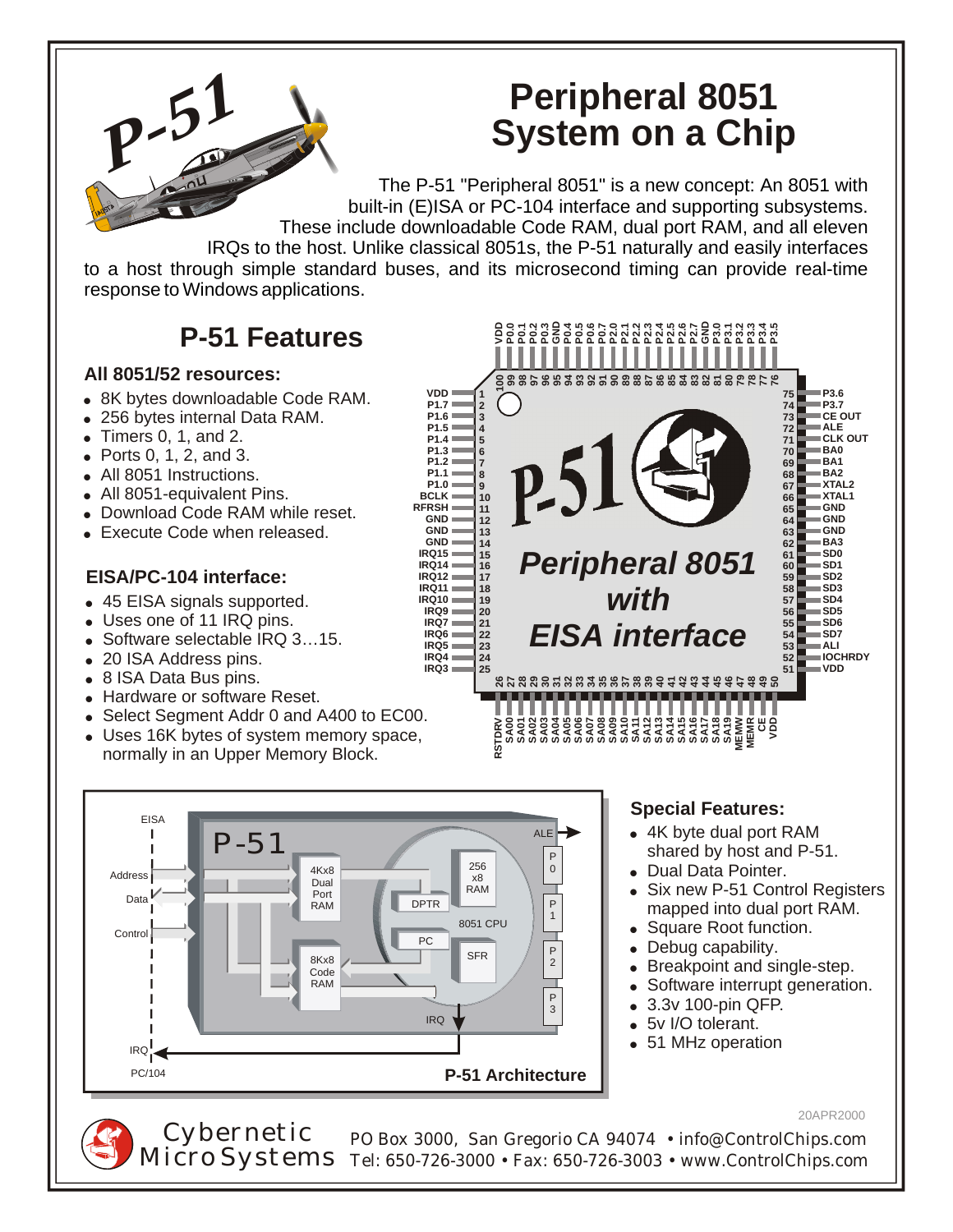

 Think of the P-51 as the ultimate peripheral. You've used programmable timers, counters, interrupt controllers, and other special purpose peripherals. Now the P-51 allows you to directly connect a general purpose 8051 computer, with all its hardware and

software resources, to almost any bus: ISA, PC/104, or micro-controller. You can drive a P-51 directly from an 8051, 386EX, or Z80. Via the P-51 chip select pin you can even hang multiple P-51s on a single bus.



### **P-51 Peripheral to an x86**

In the case of the 20-bit address presented by the EISA bus, the high order bits are compared to the Base Page address pins, and the P-51 is enabled when addresses match, thereby allowing the P-51 to be located at a specific range in x86 address space. By writing to a P-51 control register, the x86 can select (and enable) an IRQ signal (from IRQ3 to IRQ15).

#### **P-51 Peripheral to an 8051**



breakpoint in the code, the P-51 copies its program counter into dual port RAM,<br>interrupts the host with a breakpoint interrupt. The combination of break and step provides interrupts the host with a breakpoint interrupt, and then waits for the host. The host **features** that would require an in-circuit

In this example a standard 8051 uses P0, P2, and control strobes to control a P-51, effectively doubling 8051 resources. The internal dual port RAM serves as a mailbox for communicating between the two and also can be used as 4K RAM data for a standard 8051. The standard 8051 can download code to the P51 while holding it in reset, then release the P51 to run the code. Think of the possibilities!

**Breakpoint and Single Stepping** performs any action that is appropriate, then releases the P-51 by clearing a "wait" bit in a The P-51 supports breakpoints and single dual port RAM-mapped control register. The stepping. When the P-51 encounters a host can set a single-step bit in the control host can set a single-step bit in the control<br>register, which causes the P-51 to interrupt emulator in a standard 8051

20APR2000

PO Box 3000, San Gregorio CA 94074 • info@ControlChips.com Tel: 650-726-3000 • Fax: 650-726-3003 • www.ControlChips.com Cybernetic Micro Systems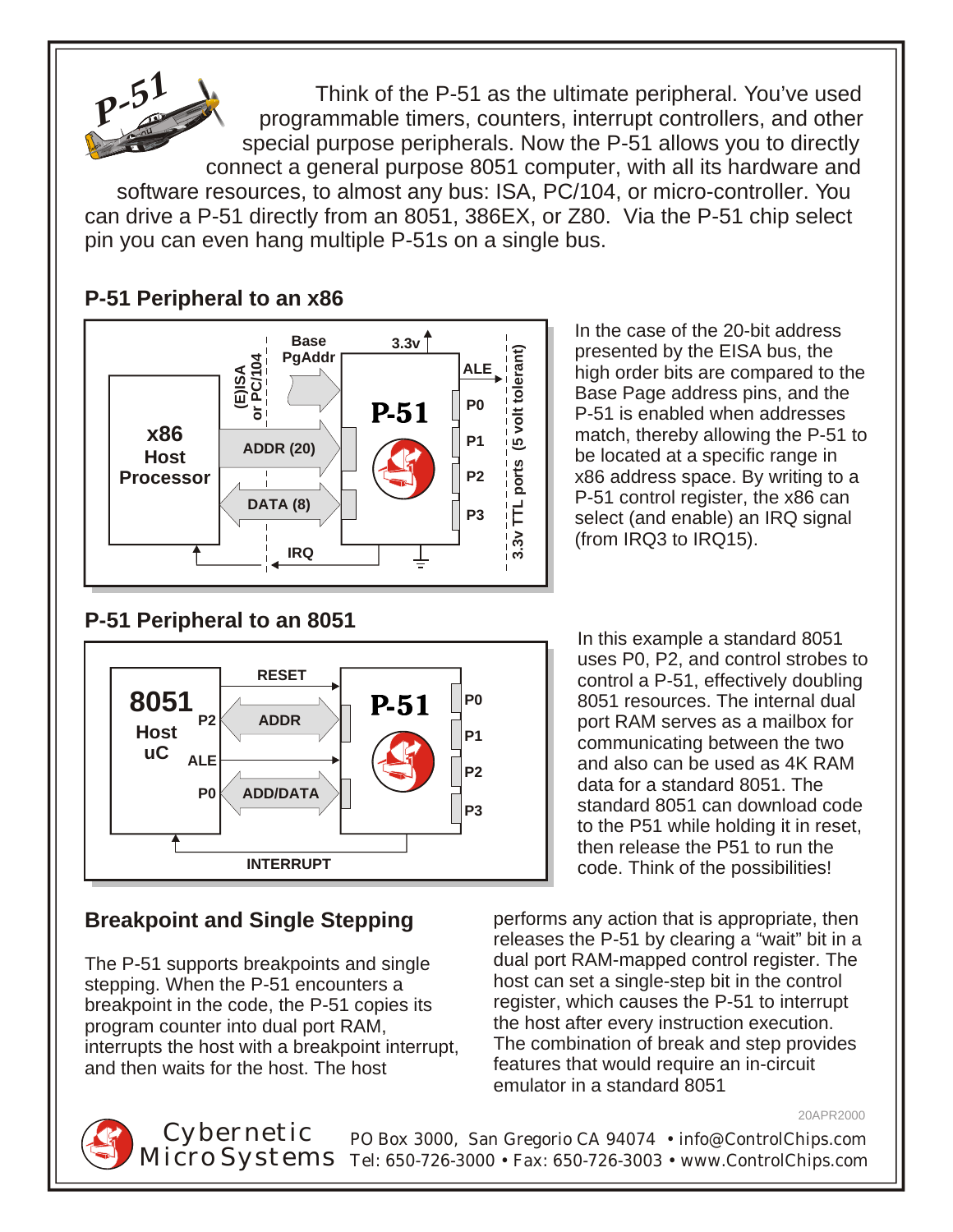

PO Box 3000, San Gregorio CA 94074 • info@ControlChips.com Tel: 650-726-3000 • Fax: 650-726-3003 • www.ControlChips.com Cybernetic Micro Systems

20APR2000